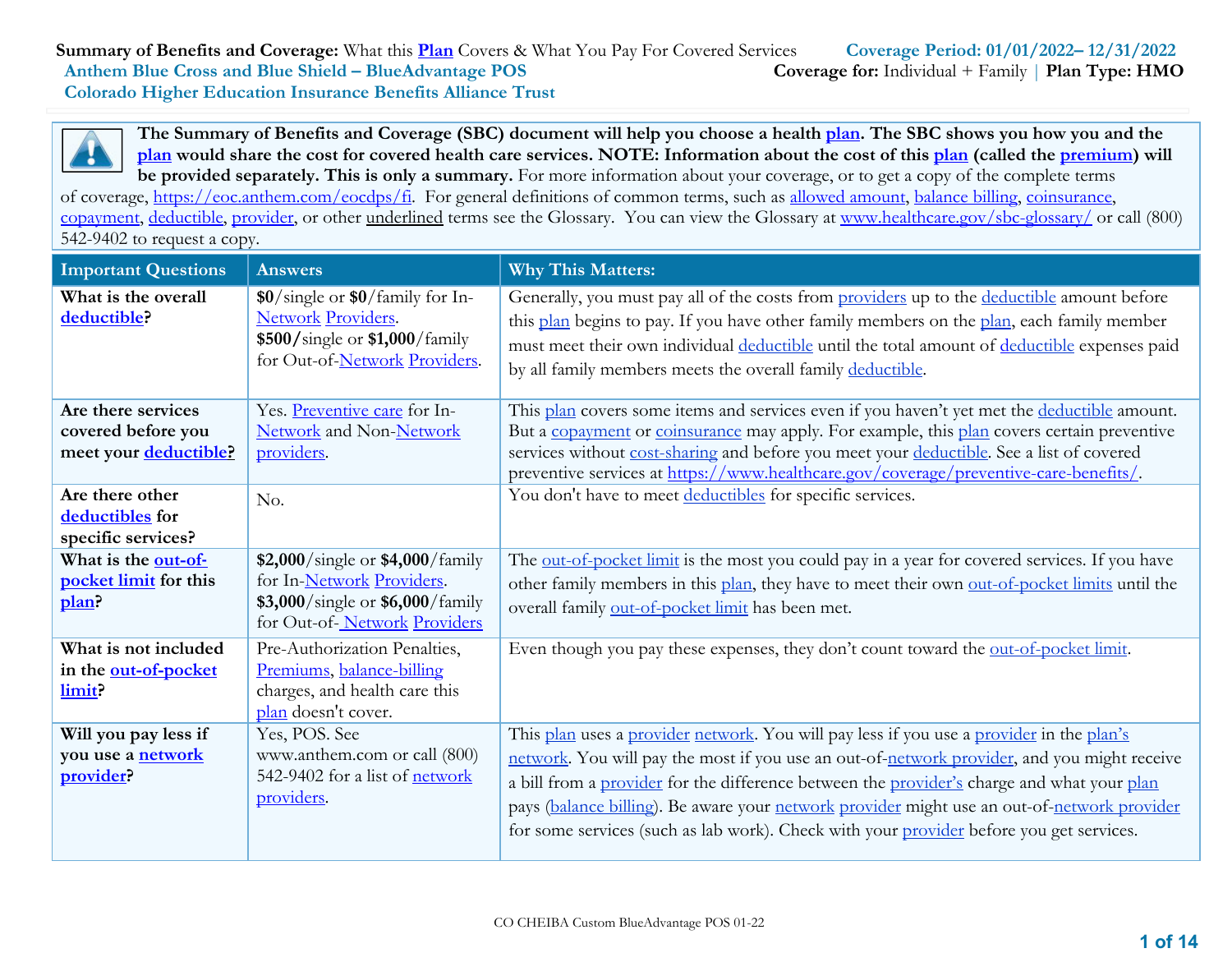| Do you need a refer | NO. | e the specialist you choose without a<br>You can.<br>SPP |
|---------------------|-----|----------------------------------------------------------|
| to see              |     |                                                          |

All **copayment** and **coinsurance** costs shown in this chart are after your **deductible** has been met, if a **deductible** applies. A

| Common                                                                                                                                               |                                                                                                                                                  | What You Will Pay                                                                                                                |                                                                             | Limitations, Exceptions, & Other                                                                                                                                                                                                                                                                                   |  |
|------------------------------------------------------------------------------------------------------------------------------------------------------|--------------------------------------------------------------------------------------------------------------------------------------------------|----------------------------------------------------------------------------------------------------------------------------------|-----------------------------------------------------------------------------|--------------------------------------------------------------------------------------------------------------------------------------------------------------------------------------------------------------------------------------------------------------------------------------------------------------------|--|
| <b>Medical Event</b>                                                                                                                                 | <b>Services You May Need</b><br><b>In-Network Provider</b><br><b>Non-Network Provider</b><br>(You will pay the least)<br>(You will pay the most) |                                                                                                                                  | <b>Important Information</b>                                                |                                                                                                                                                                                                                                                                                                                    |  |
|                                                                                                                                                      | Primary care visit to treat an<br>injury or illness                                                                                              | \$20/vist                                                                                                                        | 30% coinsurance                                                             | ---------none--------                                                                                                                                                                                                                                                                                              |  |
|                                                                                                                                                      | Specialist visit                                                                                                                                 | \$40/vist                                                                                                                        | 30% coinsurance                                                             | $-----none---$                                                                                                                                                                                                                                                                                                     |  |
| If you visit a<br>health care<br>provider's office<br>or clinic                                                                                      | Preventive care/screening/<br>immunization                                                                                                       | No charge                                                                                                                        | \$30/visit; \$500 copayment<br>for covered colonoscopy<br>facility services | There may be other levels of cost<br>share that are contingent on how<br>services are provided. You may have<br>to pay for services that aren't<br>preventive. Ask your <i>provider</i> if the<br>services needed are preventive. Then<br>check what your plan will pay for.                                       |  |
| If you have a test                                                                                                                                   | Diagnostic test (x-ray, blood<br>work)                                                                                                           | Lab - Office<br>Lab - Office<br>30% coinsurance<br>No charge<br>X-Ray - Office<br>$X-Ray-Office$<br>30% coinsurance<br>No charge |                                                                             | $Lab - Office$<br>Costs may vary by site of service.<br>$X-Ray-Office$<br>Costs may vary by site of service.                                                                                                                                                                                                       |  |
|                                                                                                                                                      | Imaging (CT/PET scans, MRIs)                                                                                                                     | Free-standing facility:<br>\$60/procedure<br>Hospital based facility:<br>\$120/procedure                                         | 30% coinsurance                                                             | Costs may vary by site of service.                                                                                                                                                                                                                                                                                 |  |
| If you need drugs                                                                                                                                    | Tier 1 - Typically Generic                                                                                                                       | \$10/prescription<br>(retail/home delivery)                                                                                      | Not covered                                                                 | Asthma/Diabetic prescription drugs<br>and Diabetic supplies from a retail or                                                                                                                                                                                                                                       |  |
| to treat your<br>illness or                                                                                                                          | Tier 2 - Typically Preferred /<br><b>Brand</b>                                                                                                   | \$40 (retail) and \$80 (home<br>delivery)                                                                                        | Not covered                                                                 | home delivery pharmacy are covered at<br>100%                                                                                                                                                                                                                                                                      |  |
| condition<br>More information<br>about <b>prescription</b><br>drug coverage is<br>available at<br>http://www.anthe<br>m.com/pharmacyin<br>formation/ | Tier 3 - Typically Non-Preferred<br>/ Specialty Drugs                                                                                            | \$60 (retail) and \$120<br>(home delivery)                                                                                       | Not covered                                                                 | Retail: 30-day/Home delivery: 90-day<br>supply                                                                                                                                                                                                                                                                     |  |
|                                                                                                                                                      | Tier 4 - Typically Specialty<br>(brand and generic)                                                                                              | 30% copay up to<br>\$125/prescription 30-day<br>(retail/home delivery)                                                           | Not covered                                                                 | Precertification may be required for<br>certain Prescription Drugs. Please note<br>that certain Specialty Drugs are only<br>available from the Specialty Pharmacy<br>and you will not be able to get them at<br>a Retail Pharmacy or through the<br>Home Delivery (Mail Order)<br>Pharmacy. *See Prescription Drug |  |

\* For more information about limitations and exceptions, see **plan** or policy document at https://eoc.anthem.com/eocdps/fi.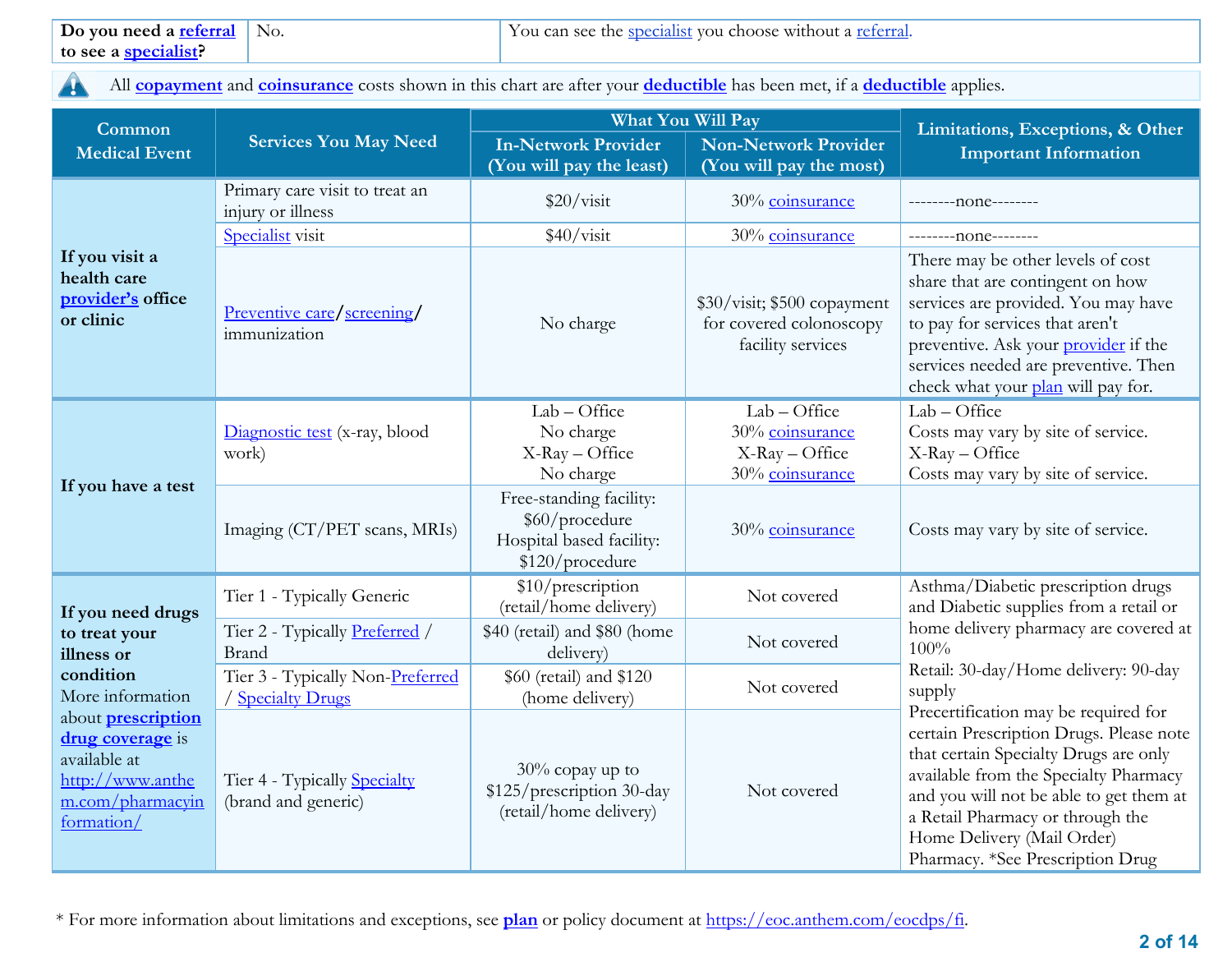| Common                                                                  |                                                                                                                                                  | What You Will Pay                                                                 |                                                                        | Limitations, Exceptions, & Other                                                                                                                           |  |
|-------------------------------------------------------------------------|--------------------------------------------------------------------------------------------------------------------------------------------------|-----------------------------------------------------------------------------------|------------------------------------------------------------------------|------------------------------------------------------------------------------------------------------------------------------------------------------------|--|
| <b>Medical Event</b>                                                    | <b>Services You May Need</b><br><b>In-Network Provider</b><br><b>Non-Network Provider</b><br>(You will pay the most)<br>(You will pay the least) |                                                                                   | <b>Important Information</b>                                           |                                                                                                                                                            |  |
|                                                                         |                                                                                                                                                  |                                                                                   |                                                                        | Section of your evidence of coverage,<br>available in the footnote below.                                                                                  |  |
| If you have<br>outpatient surgery                                       | Facility fee (e.g., ambulatory<br>surgery center)                                                                                                | Ambulatory Surgery<br>Center: \$60/visit; Hospital<br>based facility: \$125/visit | 30% coinsurance                                                        | Costs may vary by site of service.                                                                                                                         |  |
|                                                                         | Physician/surgeon fees                                                                                                                           | No charge                                                                         | 30% coinsurance                                                        | ---------none--------                                                                                                                                      |  |
|                                                                         | <b>Emergency room care</b>                                                                                                                       | \$150/vist                                                                        | Covered as In-Network                                                  | Copay waived if admitted.                                                                                                                                  |  |
| If you need<br>immediate<br>medical attention                           | <b>Emergency medical</b><br>transportation                                                                                                       | \$100/trip                                                                        | Covered as In-Network                                                  | There may be other levels of cost<br>share that are contingent on how<br>services are provided. Copay waived if<br>admitted.                               |  |
|                                                                         | <u>Urgent care</u>                                                                                                                               | \$50/visit                                                                        | \$50/visit                                                             | ---------none--------                                                                                                                                      |  |
| If you have a<br>hospital stay                                          | Facility fee (e.g., hospital room)                                                                                                               | \$600/admission                                                                   | 30% coinsurance                                                        | 30 day limit/calendar year for In-<br><b>Network Providers</b> for Inpatient<br>Rehabilitation.                                                            |  |
|                                                                         | Physician/surgeon fees                                                                                                                           | No charge                                                                         | 30% coinsurance                                                        | ---------none--------                                                                                                                                      |  |
| If you need<br>mental health,<br>behavioral health,<br>or substance     | Outpatient services                                                                                                                              | Office Visit<br>\$20<br>Other Outpatient<br>No charge                             | Office Visit<br>30% coinsurance<br>Other Outpatient<br>30% coinsurance | Office Visit<br>---------none--------<br>Other Outpatient<br>---------none--------                                                                         |  |
| abuse services                                                          | Inpatient services                                                                                                                               | \$600/admission                                                                   | 30% coinsurance                                                        | ---------none--------                                                                                                                                      |  |
|                                                                         | Office visits                                                                                                                                    | \$20/pregnancy                                                                    | 30% coinsurance                                                        |                                                                                                                                                            |  |
| If you are                                                              | Childbirth/delivery professional<br>services                                                                                                     | No charge                                                                         | 30% coinsurance                                                        | Maternity care may include tests and<br>services described elsewhere in the                                                                                |  |
| pregnant                                                                | Childbirth/delivery facility<br>\$600/admission<br>services                                                                                      |                                                                                   | 30% coinsurance                                                        | SBC (i.e. ultrasound).                                                                                                                                     |  |
|                                                                         | Home health care                                                                                                                                 | No charge                                                                         | 30% coinsurance                                                        | 100 visits/year for In-Network<br>Providers.                                                                                                               |  |
| If you need help<br>recovering or have<br>other special<br>health needs | Rehabilitation services                                                                                                                          | \$40/vist                                                                         | 30% coinsurance                                                        | 30 visits for Physical Therapy/year. 30<br>visits for Occupational Therapy/year.<br>30 visits for Speech Therapy/year.<br>Combined In- and Out-of-network. |  |
|                                                                         | <b>Habilitation services</b>                                                                                                                     | \$40/vist                                                                         | 30% coinsurance                                                        | Costs may vary by site of service.<br>Habilitation visits count towards your<br>rehabilitation limit.                                                      |  |

\* For more information about limitations and exceptions, see **plan** or policy document at https://eoc.anthem.com/eocdps/fi.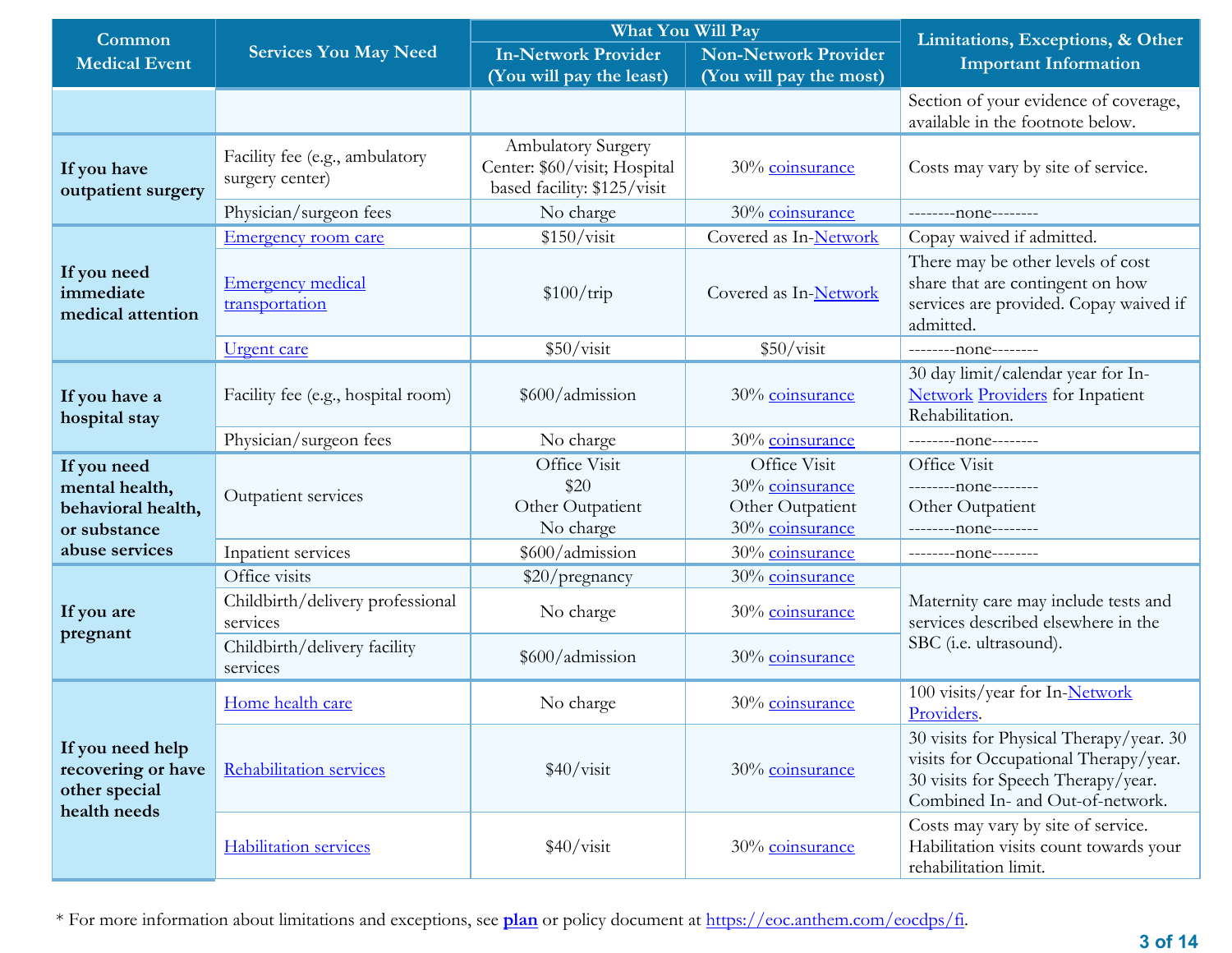| Common               |                              |                                                        | What You Will Pay                                      | Limitations, Exceptions, & Other<br><b>Important Information</b> |  |
|----------------------|------------------------------|--------------------------------------------------------|--------------------------------------------------------|------------------------------------------------------------------|--|
| <b>Medical Event</b> | <b>Services You May Need</b> | <b>In-Network Provider</b><br>(You will pay the least) | <b>Non-Network Provider</b><br>(You will pay the most) |                                                                  |  |
|                      | <b>Skilled nursing care</b>  | No charge                                              | 30% coinsurance                                        | 100 day limit/year for In-Network<br>Providers.                  |  |
|                      | Durable medical equipment    | No charge                                              | 30% coinsurance                                        | $-----non----$                                                   |  |
|                      | Hospice services             | No charge                                              | 30% coinsurance                                        | $-----nonex$                                                     |  |
| If your child        | Children's eye exam          | Not covered                                            | Not covered                                            | $-----nonex$                                                     |  |
| needs dental or      | Children's glasses           | Not covered                                            | Not covered                                            | $-----non-1$                                                     |  |
| eye care             | Children's dental check-up   | Not covered                                            | Not covered                                            | $------1001e---$                                                 |  |

#### **Excluded Services & Other Covered Services:**

**Services Your Plan Generally Does NOT Cover (Check your policy or plan document for more information and a list of any other excluded services**.**)**  Abortion (except in cases of rape, incest, or when the life of the mother is endangered) • Cosmetic surgery  $\bullet$  Dental care (adult) • Long-term care • Preauthorization - You may have to pay for  $\bullet$ Private-duty nursing

all or a portion of any test, equipment, service or procedure that is not preauthorized. To find out which services require Preauthorization and to be sure that Preauthorization has been given, you may contact us $\bullet$ Routine eye care (adult) <br>
Routine foot care unless you have been diagnosed with diabetes. . Weight loss programs

**Other Covered Services (Limitations may apply to these services. This isn't a complete list. Please see your plan document.)** 

 $\bullet$ Acupuncture (limits apply) <br>
• Bariatric surgery (limits apply) <br>
• Chiropractic care (limits apply)

 $\bullet$ 

- 
- Hearing aids (limits apply) Infertility treatment Most coverage provided outside the United States. See www.bcbsglobalcore.com

Your Rights to Continue Coverage: There are agencies that can help if you want to continue your coverage after it ends. The contact information for those agencies is: Division of Insurance, ICARE Section, 1560 Broadway, Suite 850, Denver, Colorado 80202, (303) 894-7490. Department of Labor, Employee Benefits Security Administration, (866) 444-EBSA (3272), www.dol.gov/ebsa/healthreform. Other coverage options may be available to you too, including buying individual insurance coverage through the Health Insurance Marketplace. For more information about the Marketplace, visit www.HealthCare.gov or call 1-800-318-2596.

\* For more information about limitations and exceptions, see **plan** or policy document at https://eoc.anthem.com/eocdps/fi.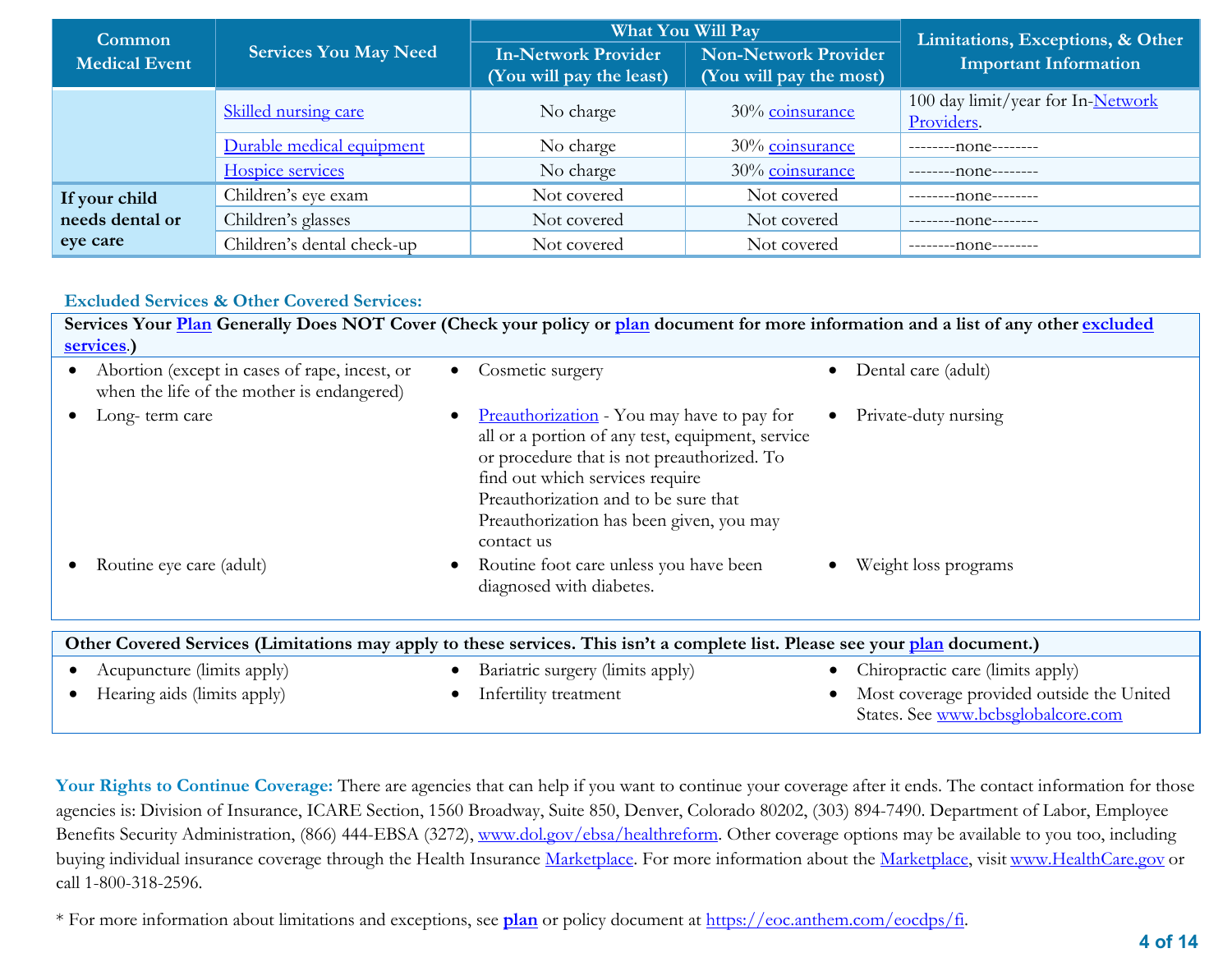Your Grievance and Appeals Rights: There are agencies that can help if you have a complaint against your plan for a denial of a claim. This complaint is called a grievance or appeal. For more information about your rights, look at the explanation of benefits you will receive for that medical claim. Your plan documents also provide complete information to submit a claim, appeal, or a grievance for any reason to your plan. For more information about your rights, this notice, or assistance, contact:

ATTN: Grievances and Appeals, 700 Broadway, Mail Stop CO0104-0430, Denver, CO 80273

Department of Labor, Employee Benefits Security Administration, (866) 444-EBSA (3272), www.dol.gov/ebsa/healthreform

Division of Insurance, ICARE Section, 1560 Broadway, Suite 850, Denver, Colorado 80202, (303) 894-7490

## **Does this plan provide Minimum Essential Coverage? Yes**

Minimum Essential Coverage generally includes plans, health insurance available through the Marketplace or other individual market policies, Medicare, Medicaid, CHIP, TRICARE, and certain other coverage. If you are eligible for certain types of Minimum Essential Coverage, you may not be eligible for the premium tax credit.

## **Does this plan meet the Minimum Value Standards? Yes**

If your plan doesn't meet the Minimum Value Standards, you may be eligible for a premium tax credit to help you pay for a plan through the Marketplace.

––––––––––––––––––––––*To see examples of how this plan might cover costs for a sample medical situation, see the next section.–––––––––––*–––––––––––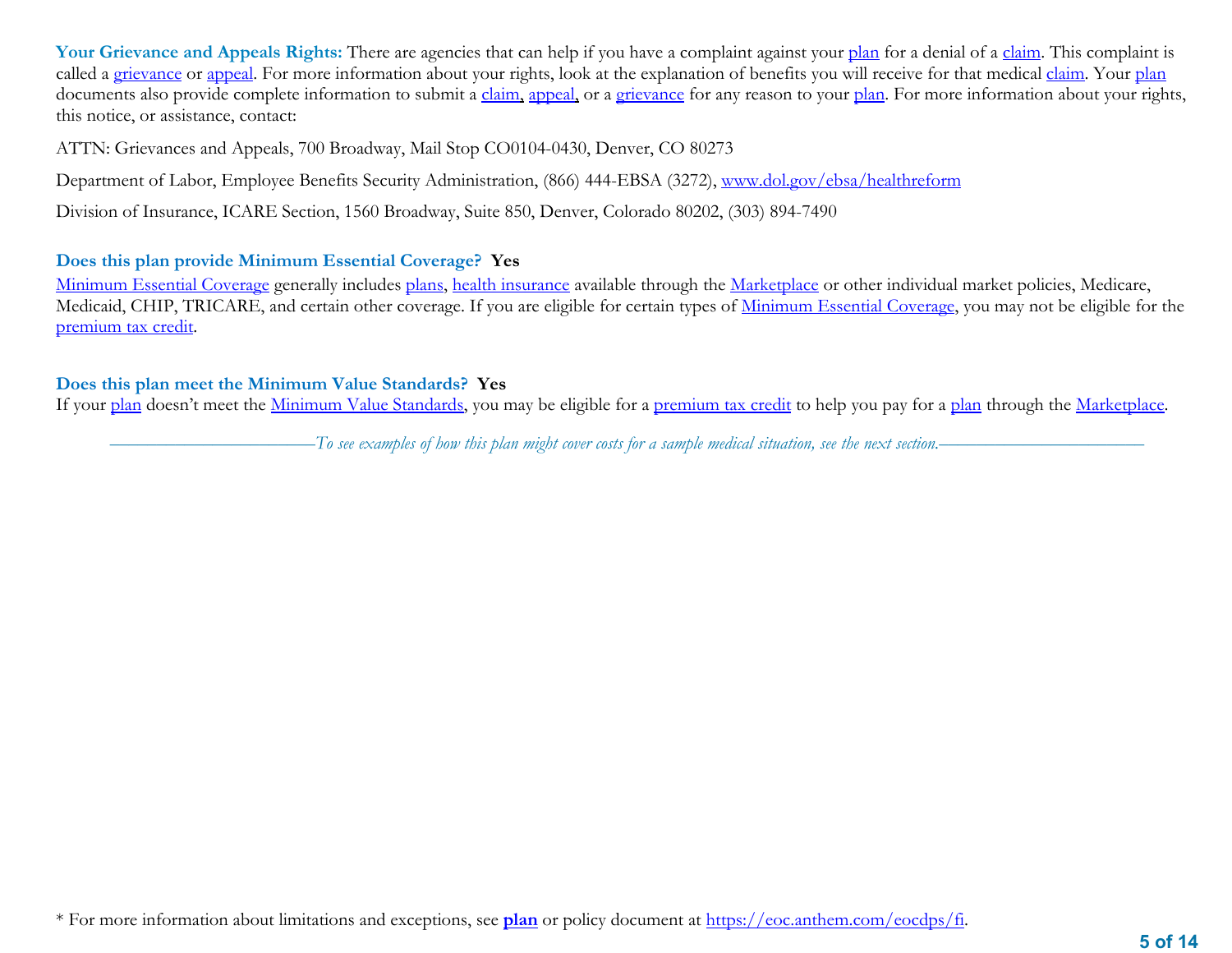### **About these Coverage Examples:**



**This is not a cost estimator.** Treatments shown are just examples of how this plan might cover medical care. Your actual costs will be different depending on the actual care you receive, the prices your providers charge, and many other factors. Focus on the cost sharing amounts (deductibles, copayments and coinsurance) and excluded services under the plan. Use this information to compare the portion of costs you might pay under different health plans. Please note these coverage examples are based on self-only coverage.

| $\left  \text{Peg} \right $ is Having a Baby                       |
|--------------------------------------------------------------------|
| (9 months of in-network pre-natal care and a<br>hospital delivery) |
|                                                                    |

| The plan's overall deductible        |  |
|--------------------------------------|--|
| Specialist <i>copayment</i>          |  |
| Hospital (facility) <b>copayment</b> |  |
| <b>Other</b> coinsurance             |  |

### **This EXAMPLE event includes services like:**

**Specialist** office visits (*prenatal care)* Childbirth/Delivery Professional Services Childbirth/Delivery Facility Services **Diagnostic tests** (*ultrasounds and blood work)*  **Specialist** visit *(anesthesia)*

| <b>Total Example Cost</b>       | \$12,840 |  |  |  |
|---------------------------------|----------|--|--|--|
| In this example, Peg would pay: |          |  |  |  |
| <b>Cost Sharing</b>             |          |  |  |  |
| <b>Deductibles</b>              | \$0      |  |  |  |
| <b>Copayments</b>               | \$650    |  |  |  |
| <b>Coinsurance</b>              | \$0      |  |  |  |
| What isn't covered              |          |  |  |  |
| Limits or exclusions            |          |  |  |  |

The total Peg would pay is \$710

| Managing Joe's type 2 Diabetes                                         |
|------------------------------------------------------------------------|
| (a year of routine in-network care of a well-<br>controlled condition) |
|                                                                        |

| The <u>plan's</u> overall <u>deductible</u> |  |
|---------------------------------------------|--|
| <b>PCP</b> copayment                        |  |
| Hospital (facility) <b>copayment</b>        |  |
| <b>Other</b> <i>coinsurance</i>             |  |

### **This EXAMPLE event includes services like: Primary care physician** office visits (*including disease education)* **Diagnostic tests** *(blood work)*  **Prescription drugs Durable medical equipment** *(glucose meter)*

### In this example, Joe would pay:

| <b>Cost Sharing</b> |       | <b>Cost Sharing</b>        |       | <b>Cost Sharing</b>        |
|---------------------|-------|----------------------------|-------|----------------------------|
|                     | $\$0$ | <b>Deductibles</b>         | $\$0$ | <b>Deductibles</b>         |
|                     | \$650 | <b>Copayments</b>          | \$180 | <b>Copayments</b>          |
|                     | \$0   | <b>Coinsurance</b>         | $\$0$ | <b>Coinsurance</b>         |
| Vhat isn't covered  |       | What isn't covered         |       | What isn't covered         |
| ons.                | \$60  | Limits or exclusions       | \$21  | Limits or exclusions       |
| ould pay is         | \$710 | The total Joe would pay is | \$201 | The total Mia would pay is |

## **Mia's Simple Fracture**  (in-network emergency room visit and follow up care)

| The plan's overall deductible          | \$0 The plan's overall deductible              | \$0 The plan's overall deductible              | \$0   |
|----------------------------------------|------------------------------------------------|------------------------------------------------|-------|
| Specialist <i>copayment</i>            | \$20 PCP copayment                             | \$20 Specialist <i>copayment</i>               | \$40  |
| ■ Hospital (facility) <i>copayment</i> | \$600 ••• Hospital (facility) <b>copayment</b> | \$600 • • Hospital (facility) <i>copayment</i> | \$600 |
| Other <i>coinsurance</i>               | $0\%$ Other <i>coinsurance</i>                 | $0\%$ Other <i>coinsurance</i>                 | $0\%$ |

#### **This EXAMPLE event includes services like:**

**Emergency room care** *(including medical supplies)* **Diagnostic test** *(x-ray)* **Durable medical equipment** *(crutches)* **Rehabilitation services** *(physical therapy)* 

| Total Example Cost                           | \$12,840 | <b>Total Example Cost</b>       | \$7,460 | <b>Total Example Cost</b>       | \$2,010 |
|----------------------------------------------|----------|---------------------------------|---------|---------------------------------|---------|
| n this example, Peg would pay:               |          | In this example, Joe would pay: |         | In this example, Mia would pay: |         |
| <b>Cost Sharing</b>                          |          | <b>Cost Sharing</b>             |         | <b>Cost Sharing</b>             |         |
| <b>Deductibles</b>                           | \$0      | <b>Deductibles</b>              | $\$0$   | <b>Deductibles</b>              | \$0     |
| <b>Copayments</b>                            | \$650    | <b>Copayments</b>               | \$180   | <b>Copayments</b>               | \$550   |
| <b>Coinsurance</b>                           | \$0      | <b>Coinsurance</b>              | $\$0$   | <b>Coinsurance</b>              | \$0     |
| What isn't covered                           |          | What isn't covered              |         | What isn't covered              |         |
| Limits or exclusions                         | \$60     | Limits or exclusions            | \$21    | Limits or exclusions            | \$0     |
| The total $\mathbf{p}_{\alpha}$ would nay is | \$710    | The total Loe would pay is      | \$201   | The total Mia would pay is      | \$550   |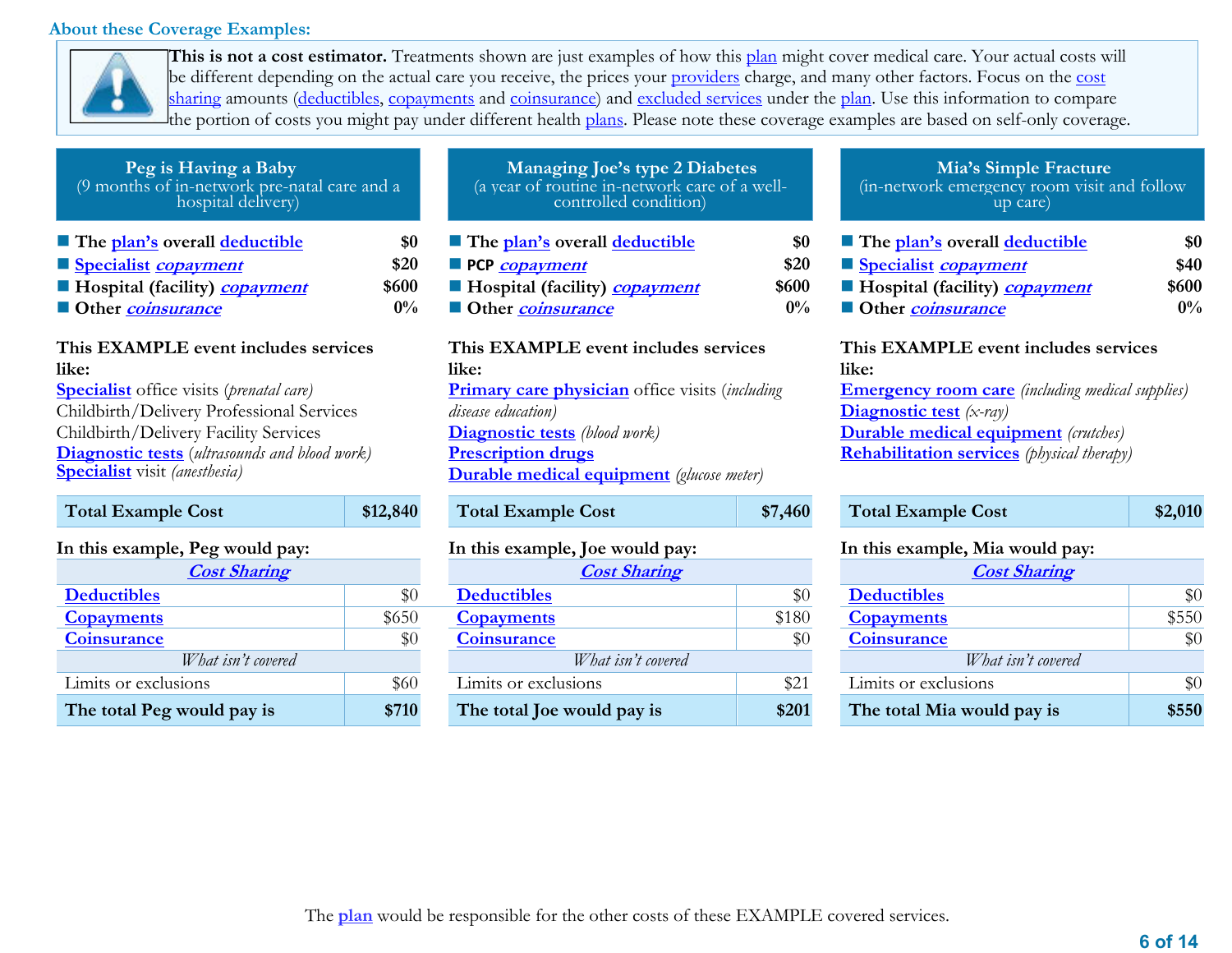## **(TTY/TDD: 711)**

**Albanian (Shqip):** Nëse keni pyetje në lidhje me këtë dokument, keni të drejtë të merrni falas ndihmë dhe informacion në gjuhën tuaj. Për të kontaktuar me një përkthyes, telefononi (800) 542-9402

## **Amharic ()**

(800) 542-9402

Arabic (العربية): إذا كان لديك أي استفسار ات بشأن هذا المستند، فيحق لك الحصول على المساعدة والمعلومات بلغتك دون مقابل للتحدث إلى مترجم، اتصل على 9402-542 (800).

**Armenian (**հայերեն**).** Եթե այս փաստաթղթի հետ կապված հարցեր ունեք, դուք իրավունք ունեք անվճար ստանալ օգնություն և տեղեկատվություն ձեր լեզվով: Թարգմանչի հետ խոսելու համար զանգահարեք հետևյալ հեռախոսահամարով՝ (800) 542-9402:

Bassa (Băsóò Wùdù): M dyi dyi-diè-dè bě bédé bá céè-dè nìà kɛ dyí ní, ɔ mò nì dyí-bèdèin-dè bé m ké gbo-kpá-kpá kè bỗ kpõ dé m̀ bídí-wùdùŭn bó pídyi. Bé m ké wudu-ziìn-nyò dò gbo wùdù ke, dá (800) 542-9402.

Bengali (বাংলা): যদি এই নথিপত্রের বিষয়ে আপনার কোনো প্রশ্ন খাকে, তাহলে আপনার ভাষায় বিনামূল্য সাওয়ার ও তথ্য পাওয়ার অধিকার আপনার আছে। একজন দোভাষীর সাথে কথা ব্লার জন্য (৪00) 542-9402 - তে কল করুন।

Burmese **(မြန်မာ):** ဤစာရွက်စာတမ်းနှင့် ပတ်သက်၍ သင့်တွင် မေးမြန်းလိုသည်များရှိပါက အချက်အလက်များနှင့် အကူအညီကို အခကြေးငွေ ပေးစရာမလိုပဲ သင့်ဘာသာစကားဖြင့် ရယူနိုင်ခွင့် သင့်တွင် ရှိပါသည်။ စကားပြန် တစ်ဦးနှင့် စကားပြောနိုင်ရန် ဖုန် (800) 542-9402  $\,$  သို့ ခေါ် ဆိုပါ။

**Chinese (中文):**如果您對本文件有任何疑問,您有權使用您的語言免費獲得協助和資訊。如需與譯員通話,請致電 (800) 542-9402。

Dinka (Dinka): Na non thiëëc në ke de yä thorë, ke yin non lon bë yi kuony ku wer alëu bë geer yic yin ne thon du ke cin wëu tääuë ke piny. Te kor yin ba jam wënë ran ye thok geryic, ke yin col (800) 542-9402.

**Dutch (Nederlands):** Bij vragen over dit document hebt u recht op hulp en informatie in uw taal zonder bijkomende kosten. Als u een tolk wilt spreken, belt u (800) 542-9402.

.<br>Farsi (فارسی): در صورتی که سؤالی پیرامون این سند دارید، این حق را دارید که اطلاعات و کمک را بدون هیچ هزینه ای به زبان مادریتان دریافت کنید. برای گفتگو با یک مترجم شفاهی، با شماره = 542-9402 (800) تماس بگیرید.

French (Français) : Si vous avez des questions sur ce document, vous avez la possibilité d'accéder gratuitement à ces informations et à une aide dans votre langue. Pour parler à un interprète, appelez le (800) 542-9402.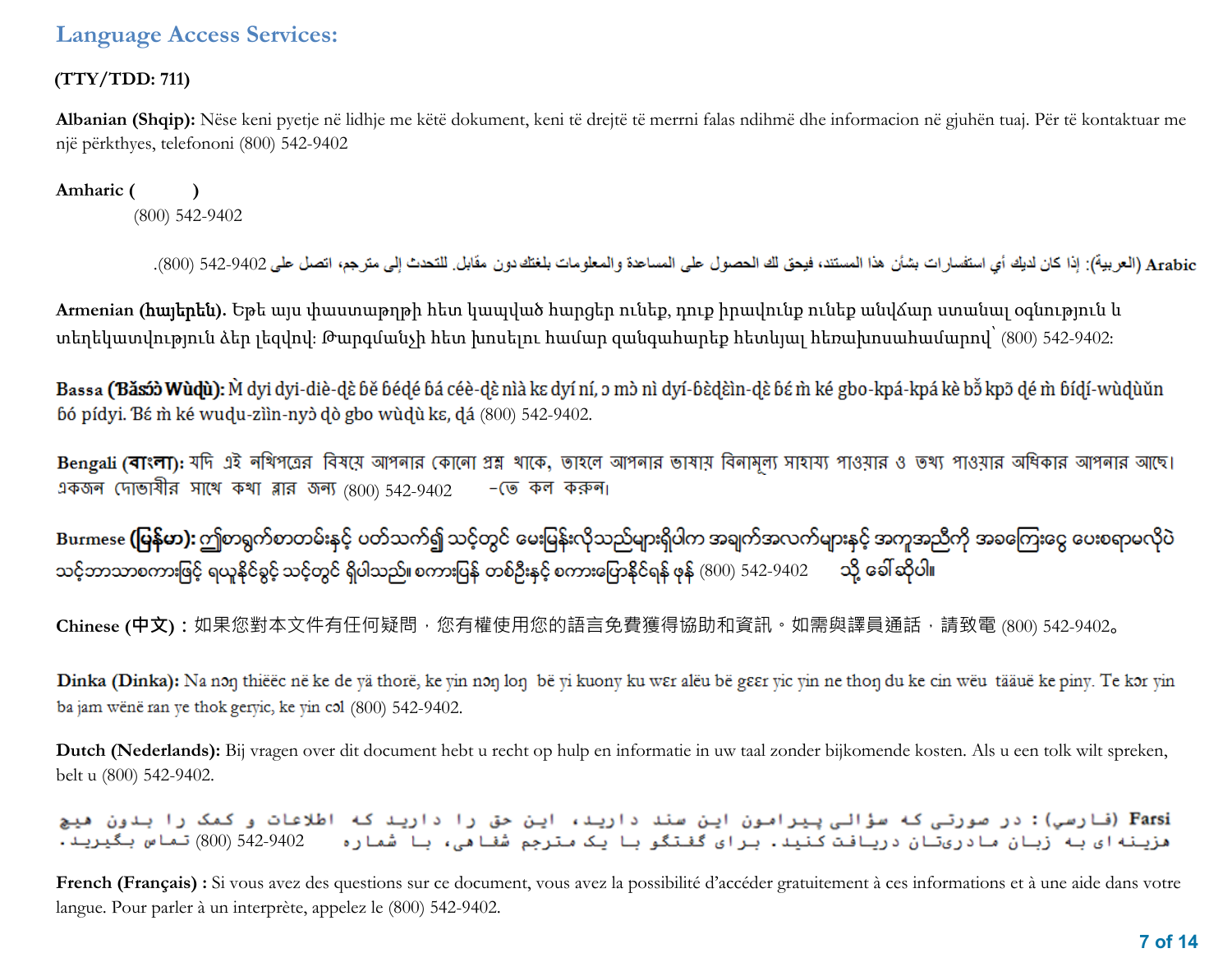**German (Deutsch):** Wenn Sie Fragen zu diesem Dokument haben, haben Sie Anspruch auf kostenfreie Hilfe und Information in Ihrer Sprache. Um mit einem Dolmetscher zu sprechen, bitte wählen Sie (800) 542-9402.

**Greek (Ελληνικά)** Αν έχετε τυχόν απορίες σχετικά με το παρόν έγγραφο, έχετε το δικαίωμα να λάβετε βοήθεια και πληροφορίες στη <sup>γ</sup>λώσσα σας δωρεάν. Για να μιλήσετε με κάποιον διερμηνέα, τηλεφωνήστε στο (800) 542-9402.

**Gujarati ():** ,

.  $(800)$  542-9402.

**Haitian Creole (Kreyòl Ayisyen):** Si ou gen nenpòt kesyon sou dokiman sa a, ou gen dwa pou jwenn èd ak enfòmasyon nan lang ou gratis. Pou pale ak yon entèprèt, rele (800) 542-9402.

Hindi (हिंदी): अगर आपके पास इस दस्तावेज़ के बारे में कोई प्रश्न हैं, तो आपको निःशुल्क अपनी भाषा में मदद और जानकारी प्राप्त करने का अधिकार है। दुभाषिये से बात करने के लिए, कॉल करें  $(800)$  542-9402 |

**Hmong (White Hmong):** Yog tias koj muaj lus nug dab tsi ntsig txog daim ntawv no, koj muaj cai tau txais kev pab thiab lus qhia hais ua koj hom lus yam tsim xam tus nqi. Txhawm rau tham nrog tus neeg txhais lus, hu xov tooj rau (800) 542-9402.

**Igbo (Igbo):** Ọ bụr ụ na ị nwere ajụj<sup>ụ</sup> <sup>ọ</sup> bụla gbasara akwụkwọ a, ị nwere ikike ịnweta enyemaka na ozi n'asụsụ gị na akwụghị <sup>ụ</sup>gw<sup>ọ</sup> <sup>ọ</sup> bụla. Ka gị na ọkọwa okwu kwuo okwu, kpọọ (800) 542-9402.

**Ilokano (Ilokano):** Nu addaan ka iti aniaman a saludsod panggep iti daytoy a dokumento, adda karbengam a makaala ti tulong ken impormasyon babaen ti lenguahem nga awan ti bayad na. Tapno makatungtong ti maysa nga tagipatarus, awagan ti (800) 542-9402.

**Indonesian (Bahasa Indonesia):** Jika Anda memiliki pertanyaan mengenai dokumen ini, Anda memiliki hak untuk mendapatkan bantuan dan informasi dalam bahasa Anda tanpa biaya. Untuk berbicara dengan interpreter kami, hubungi (800) 542-9402.

**Italian (Italiano):** In caso di eventuali domande sul presente documento, ha il diritto di ricevere assistenza e informazioni nella sua lingua senza alcun costo aggiuntivo. Per parlare con un interprete, chiami il numero (800) 542-9402

Japanese (日本語): この文書についてなにかご不明な点があれば、あなたにはあなたの言語で無料で支援を受け情報を得る権利がありま す。通訳と話すには、(800) 542-9402 にお電話ください。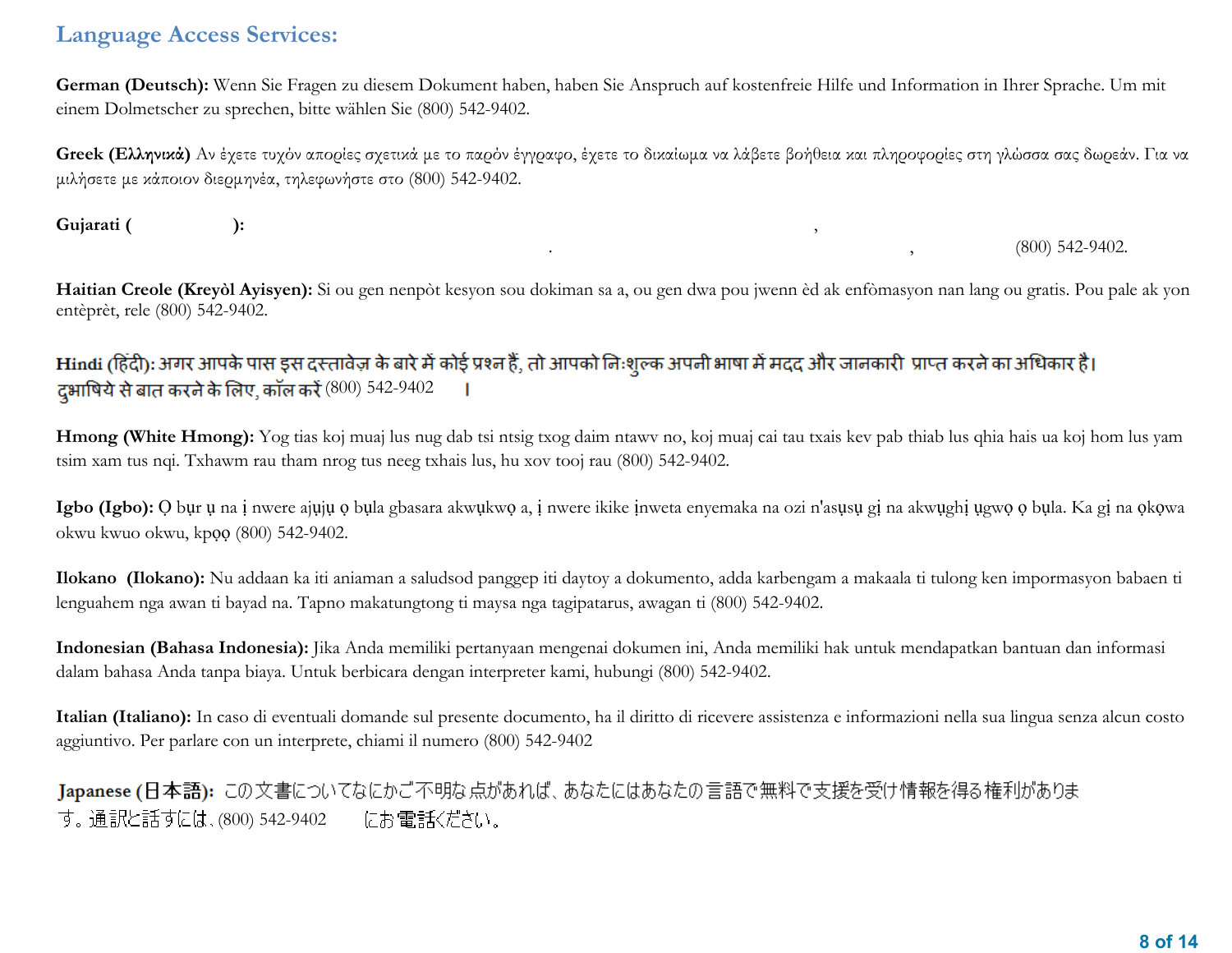Khmer (ខ្មែរ)៖ បើអ្នកមានសំណួរផ្សេងទៀតអំពីឯកសារនេះ អ្នកមានសិទ្ធិទទួលជំនួយនិងព័ត៌មានជាភាសារបស់អ្នកដោយឥតគិតថ្លៃ។ (800) 542-9402 ٩

**Kirundi (Kirundi):** Ugize ikibazo ico arico cose kuri iyi nyandiko, ufise uburenganzira bwo kuronka ubufasha mu rurimi rwawe ata giciro. Kugira uvugishe umusemuzi, akura (800) 542-9402.

**Korean (한국어):** 본 문서에 대해 어떠한 문의사항이라도 있을 경우, 귀하에게는 귀하가 사용하는 언어로 무료 도움 및 정보를 얻을 권리가 있습니다. 통역사와 이야기하려면 (800) 542-9402 <sup>로</sup> 문의하십시오.

Lao (ພາສາລາວ): ຖ້າທ່ານມີຄຳຖາມໃດໆກ່ຽວກັບເອກະສານນີ້, ທ່ານມີສິດໄດ້ຮັບຄວາມຊ່ວຍເຫຼືອ ແລະ ຂໍ້ມູນເປັນພາສາຂອງທ່ານໂດຍບໍ່ເສຍຄ່າ.  $c$ ພື່ອໂອ້ລົມກັບລ່າມແປພາສາ, ໃຫ້ໂທຫາ  $(800)$  542-9402.

Navajo (Diné): Díí naaltsoos biká'ígíí lahgo bína'ídílkidgo ná bohónéedzá dóó bee ahóót'i' t'áá ni nizaad k'ehj bee nil hodoonih t'áadoo bááh ilínígóó. Ata' halne'ígíi ła' bich'i' hadeesdzih nínízingo koji' hodíilnih (800) 542-9402.

Nepali (नेपाली): यदि यो कागजातबारे तपाईँसँग केही प्रश्नहरू छन् भने, आफ्नै भाषामा निःशुल्क सहयोग तथा जानकारी प्राप्त गर्न पाउने हक तपाईँसँग छ। दोभाषेसँग करा गर्नका लागि, यहाँ कल गर्नहोस (800) 542-9402

**Oromo (Oromifaa):** Sanadi kanaa wajiin walqabaate gaffi kamiyuu yoo qabduu tanaan, Gargaarsa argachuu fi odeeffanoo afaan ketiin kaffaltii alla argachuuf mirgaa qabdaa. Turjumaana dubaachuuf, (800) 542-9402 bilbilla.

**Pennsylvania Dutch (Deitsch):** Wann du Frooge iwwer selle Document hoscht, du hoscht die Recht um Helfe un Information zu griege in dei Schprooch mitaus Koscht. Um mit en Iwwersetze zu schwetze, ruff (800) 542-9402 aa.

**Polish (polski):** W przypadku jakichkolwiek pytań związanych z niniejszym dokumentem masz prawo do bezpłatnego uzyskania pomocy oraz informacji w swoim języku. Aby porozmawiać z tłumaczem, zadzwoń pod numer (800) 542-9402.

**Portuguese (Português):** Se tiver quaisquer dúvidas acerca deste documento, tem o direito de solicitar ajuda e informações no seu idioma, sem qualquer custo. Para falar com um intérprete, ligue para (800) 542-9402.

Punjabi (ਪੰਜਾਬੀ): ਜੇ ਤੁਹਾਡੇ ਇਸ ਦਸਤਾਵੇਜ਼ ਬਾਰੇ ਕੋਈ ਸਵਾਲ ਹੁੰਦੇ ਹਨ ਤਾਂ ਤੁਹਾਡੇ ਕੋਲ ਮੁਫ਼ਤ ਵਿੱਚ ਆਪਣੀ ਭਾਸ਼ਾ ਵਿੱਚ ਮਦਦ ਅਤੇ ਜਾਣਕਾਰੀ ਪਾਪਤ ਕਰਨ ਦਾ ਅਧਿਕਾਰ ਹੁੰਦਾ ਹੈ। ਇੱਕ ਦਭਾਸ਼ੀਏ ਨਾਲ ਗੱਲ ਕਰਨ ਲਈ (800) 542-9402 ਤੇ ਕਾਲ ਕਰੋ।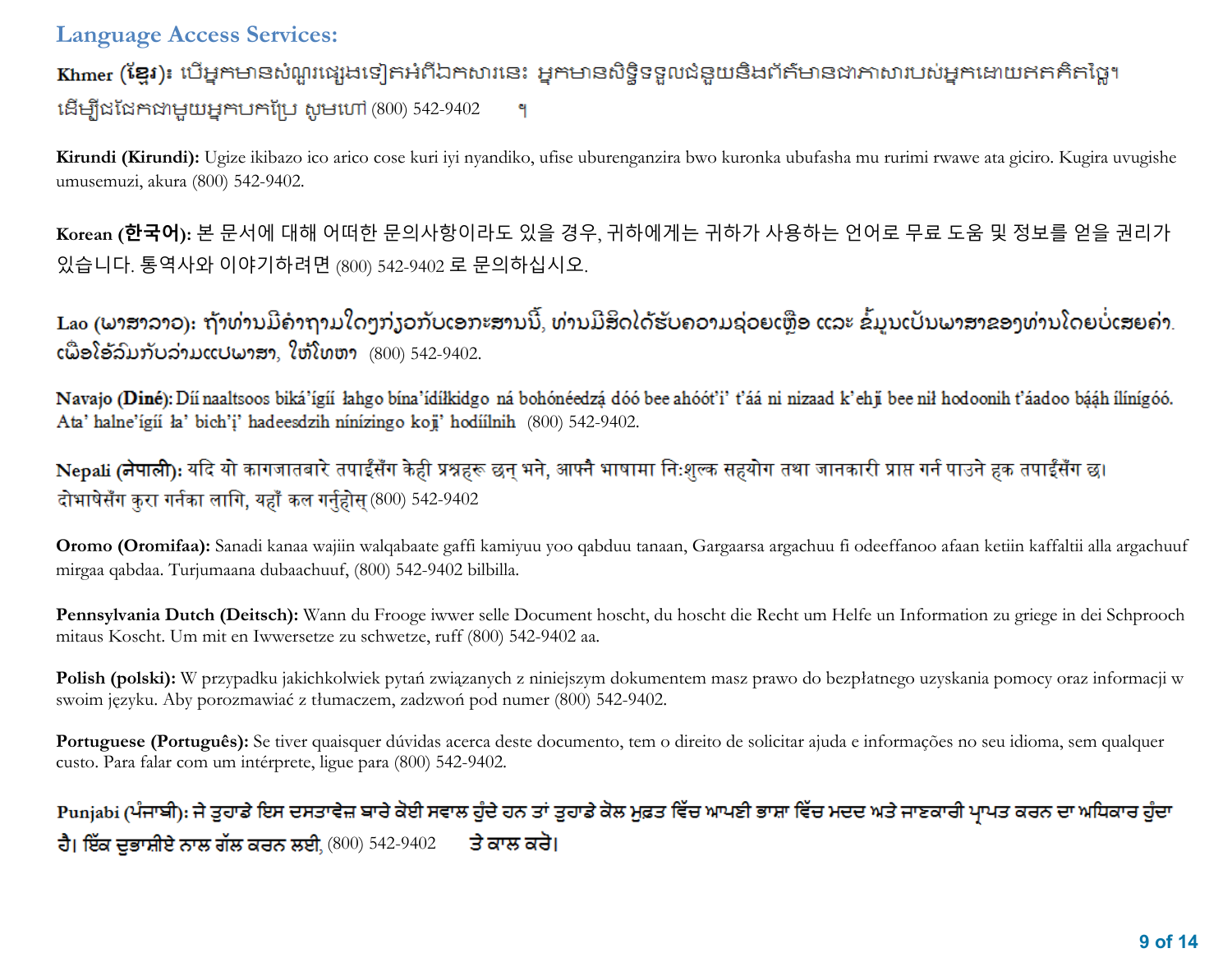Romanian (Română): Dacă aveți întrebări referitoare la acest document, aveți dreptul să primiți ajutor și informații în limba dumneavoastră în mod gratuit. Pentru a vă adresa unui interpret, contactați telefonic (800) 542-9402.

Russian (Русский): если у вас есть какие-либо вопросы в отношении данного документа, вы имеете право на бесплатное получение помощи и информации на вашем языке. Чтобы связаться с устным переводчиком, позвоните по тел. (800) 542-9402.

**Samoan (Samoa):** Afai e iai ni ou fesili e uiga i lenei tusi, e iai lou 'aia e maua se fesoasoani ma faamatalaga i lou lava gagana e aunoa ma se totogi. Ina ia talanoa i se tagata faaliliu, vili (800) 542-9402.

**Serbian (Srpski):** Ukoliko imate bilo kakvih pitanja u vezi sa ovim dokumentom, imate pravo da dobijete pomoć i informacije na vašem jeziku bez ikakvih troškova. Za razgovor sa prevodiocem, pozovite (800) 542-9402.

**Spanish (Español):** Si tiene preguntas acerca de este documento, tiene derecho a recibir ayuda e información en su idioma, sin costos. Para hablar con un intérprete, llame al (800) 542-9402.

**Tagalog (Tagalog):** Kung mayroon kang anumang katanungan tungkol sa dokumentong ito, may karapatan kang humingi ng tulong at impormasyon sa iyong wika nang walang bayad. Makipag-usap sa isang tagapagpaliwanag, tawagan ang (800) 542-9402.

#### Thai (**ไทย**): หากท่านมีคำถามใดๆ เกี่ยวกับเอกสารฉบับนี้ ท่านมี ่านมีสิทธิ์ที่จะได*้*รับความช่วยเหลือและข้อมูลในภาษาของท่านโดยไม่มีค่าใช้จ่าย โดยโทร  $(800)$  542-9402 เพื่อพูดคุยกับล่ ับล่าม

Ukrainian (Українська): якщо у вас виникають запитання з приводу цього документа, ви маєте право безкоштовно отримати допомогу й інформацію вашою рідною мовою. Щоб отримати послуги перекладача, зателефонуйте за номером: (800) 542-9402.

Urdu (اردو): اگر اس دستاویز کے بارے میں آپ کا کوئی سوال ہے، تو آپ کو مدد اور اپنی زبان میں مفت معلومات حاصل کرنے کا حق حاصل ہے۔ کسی مترجم سے بات کرنے کے ائے، 142-9402 (800) پر کال کریں۔

**Vietnamese (Tiếng Việt):** Nếu quý vị có bất kỳ thắc mắc nào về tài liệu này, quý vị có quyền nhận sự trợ giúp và thông tin bằng ngôn ngữ của quý vị hoàn toàn miễn phí. Để trao đổi với một thông dịch viên, hãy gọi (800) 542-9402.

אידיש): אויב איר האט שאלות וועגן דעם דאקומענט, האט איר די רעכט צו באקומען דעם אינפארמאציע אין אייער שפראך אהן קיין פרייז. צו רעדן צו (Yiddish) .(800) אן איבערזעצער, רופט 542-9402

Yoruba (Yorubá): Tí o bá ní èvíkévň ibèrè nípa àkosílè vň, o ní eto láti gba irànwo àti iwífún ní èdè re lofèé. Bá wa ògbùfo kan soro, pe (800) 542-9402.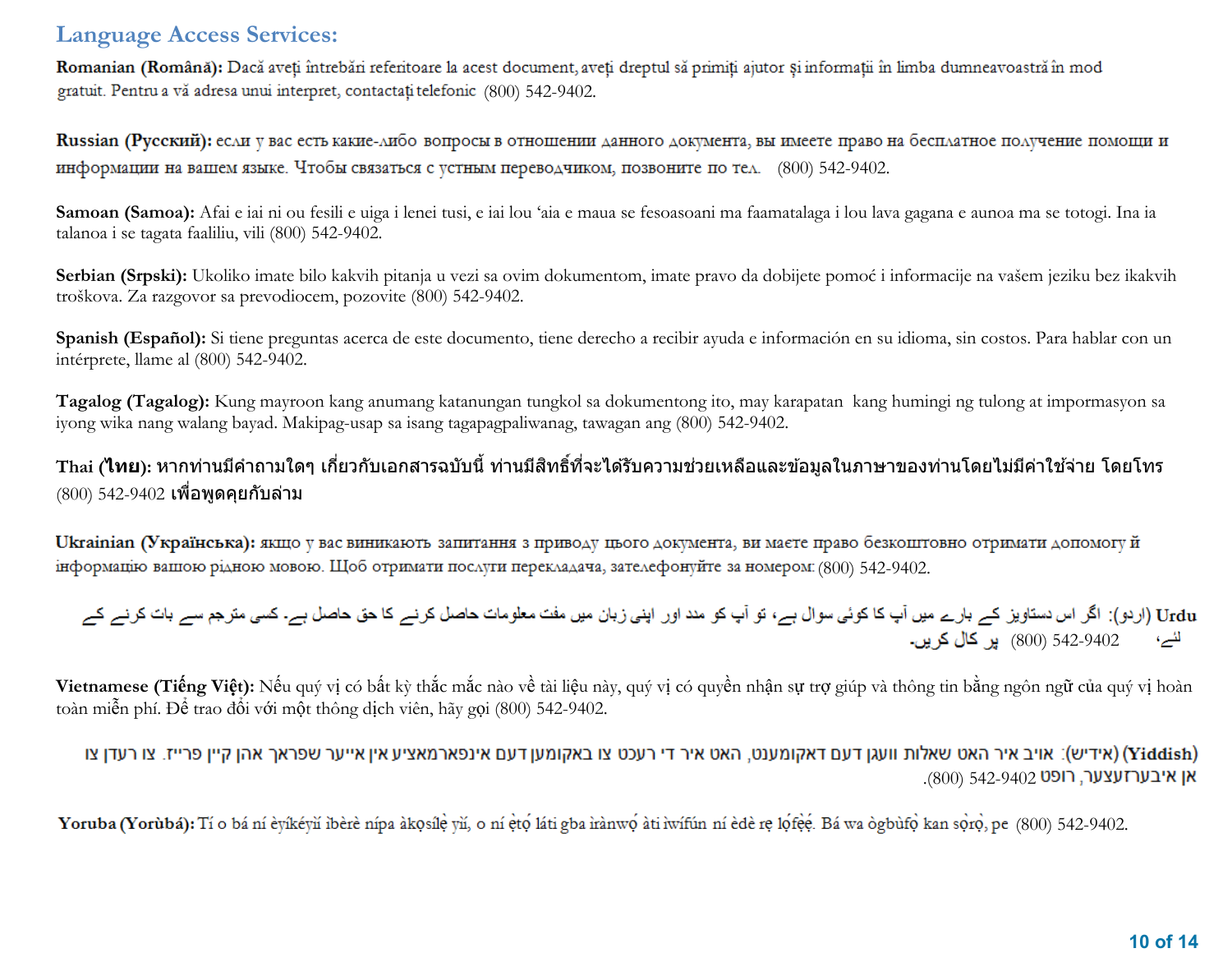#### **It's important we treat you fairly**

That's why we follow federal civil rights laws in our health programs and activities. We don't discriminate, exclude people, or treat them differently on the basis of race, color, national origin, sex, age or disability. For people with disabilities, we offer free aids and services. For people whose primary language isn't English, we offer free language assistance services through interpreters and other written languages. Interested in these services? Call the Member Services number on your ID card for help (TTY/TDD: 711). If you think we failed to offer these services or discriminated based on race, color, national origin, age, disability, or sex, you can file a complaint, also known as a grievance. You can file a complaint with our Compliance Coordinator in writing to Compliance Coordinator, P.O. Box 27401, Mail Drop VA2002-N160, Richmond, VA 23279. Or you can file a complaint with the U.S. Department of Health and Human Services, Office for Civil Rights at 200 Independence Avenue, SW; Room 509F, HHH Building; Washington, D.C. 20201 or by calling 1-800-368- 1019 (TDD: 1- 800-537-7697) or online at https://ocrportal.hhs.gov/ocr/portal/lobby.jsf. Complaint forms are available at http://www.hhs.gov/ocr/office/file/index.html.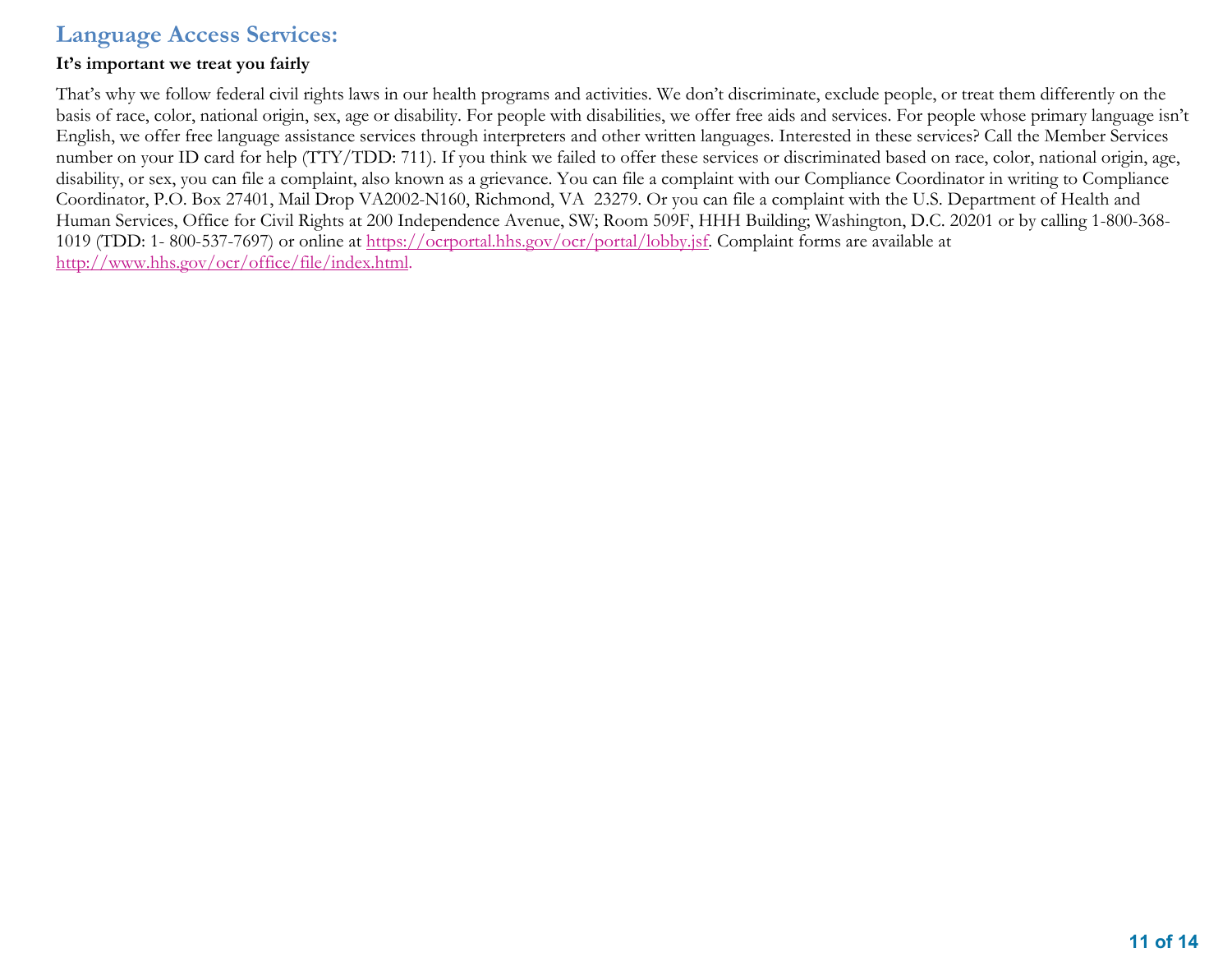# **Intentionally Left Blank**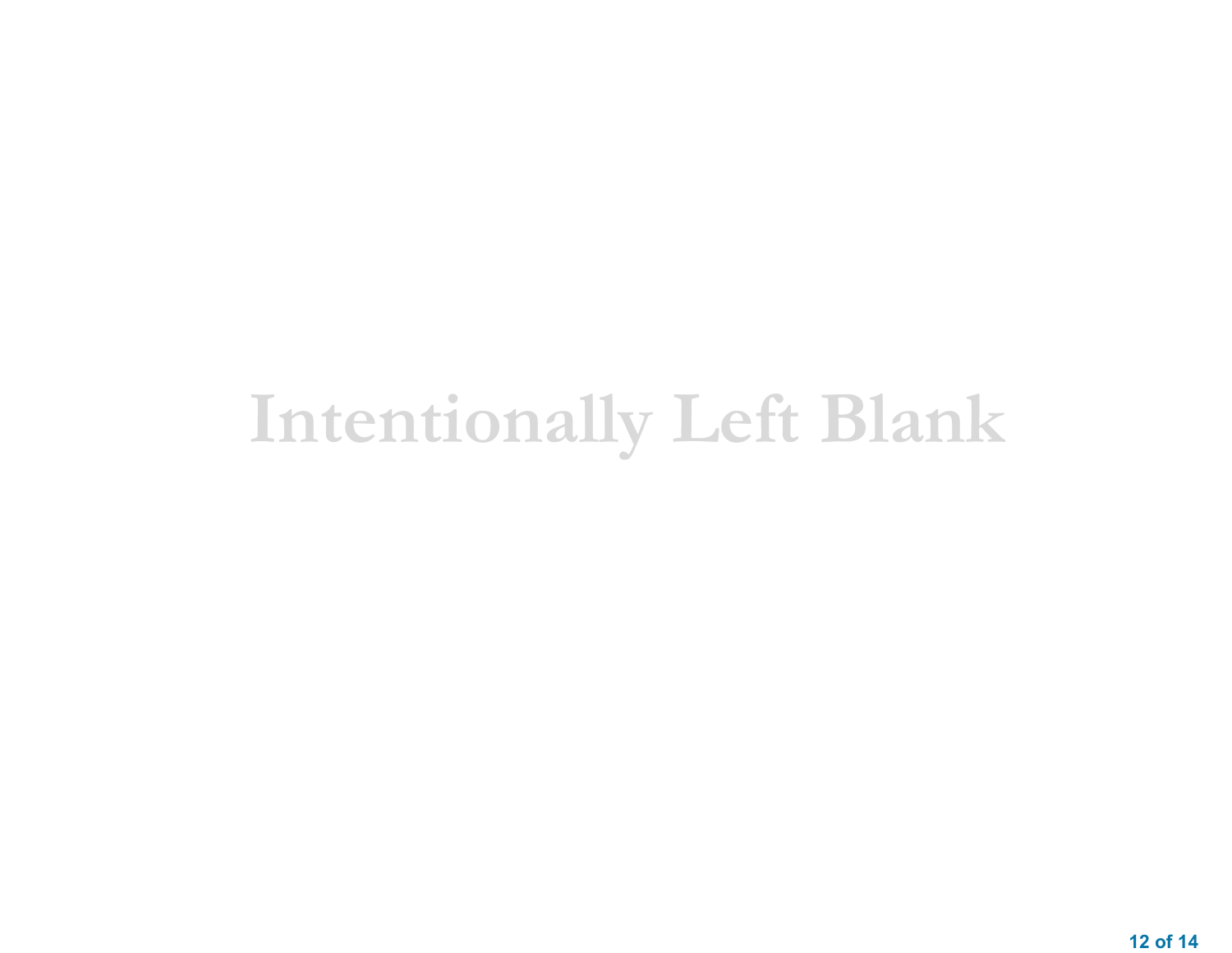

## **Appendix A Colorado Supplement to the Summary of Benefits and Coverage Form**

| Insurance Company Name                       | Anthem Blue Cross and Blue Shield                                       |
|----------------------------------------------|-------------------------------------------------------------------------|
| Name of Plan                                 | CHEIBA Blue Advantage POS Plan                                          |
| 1. Type of Policy                            | Large Employer Group Policy                                             |
| 2. Type of plan                              | Health maintenance organization $(HMO)^*$ with some out of network care |
| 3. Areas of Colorado where plan is available | Plan is available throughout Colorado                                   |

## **SUPPLEMENTAL INFORMATION REGARDING BENEFITS**

**Important Notice:** The contents of this form are subject to the provisions of the policy, which contains all terms, covenants and conditions of coverage. It provides additional information meant to supplement the Summary of Benefits of Coverage you have received for this plan. This plan may exclude coverage for certain treatments, diagnoses, or services not specifically noted. Consult the actual policy to determine the exact terms and conditions of coverage.

|                           | Description                                                                                                                                                                                                                                    |
|---------------------------|------------------------------------------------------------------------------------------------------------------------------------------------------------------------------------------------------------------------------------------------|
| 4. Annual Deductible Type | SINGLE – The amount that each member of the family must meet prior to claims being paid. Claims<br>will not be paid for any other individual until their individual deductible or the family deductible has<br>been met.                       |
|                           | FAMILY – The maximum amount that the family will pay for the year. The family deductible can be<br>met by [2] or more individuals.                                                                                                             |
| 5. Out-of-Pocket Maximum  | SINGLE – The amount that each member of the family must meet prior to claims being paid at<br>100%. Claims will not be paid at 100% for any other individual until their individual out-of-pocket<br>or the family out-of-pocket has been met. |
|                           | FAMILY - The maximum amount that the family will pay for the year. The family out-of-pocket<br>can be met by [2] or more individuals.                                                                                                          |

\*Network access plans are available on request at the Member Services number on your member ID card or can be obtained by going to www.anthem.com/co/networkaccess.

Anthem Blue Cross and Blue Shield is the trade name of Rocky Mountain Hospital and Medical Service, Inc. HMO products underwritten by HMO Colorado, Inc. Independent licensees of the Blue Cross and Blue Shield Association. ®ANTHEM is a registered trademark of Anthem Insurance Companies, Inc. The Blue Cross and Blue Shield names and symbols are registered marks of the Blue Cross and Blue Shield Association.